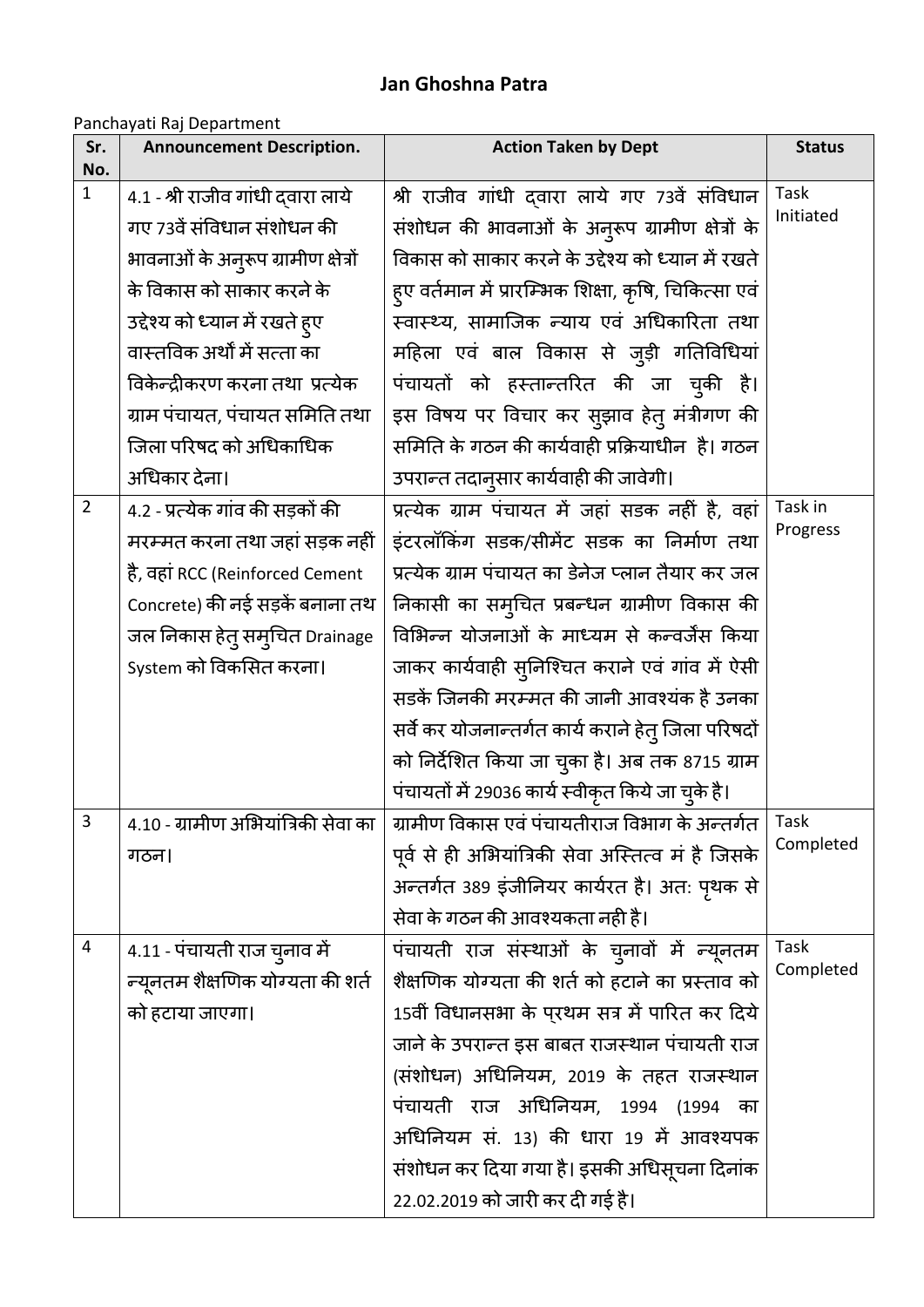## **Jan Ghoshna Patra**

| Sr.<br>No. | <b>Announcement Description.</b>      | <b>Action Taken by Dept</b>                         | <b>Status</b>        |
|------------|---------------------------------------|-----------------------------------------------------|----------------------|
| 5          | 27.8.04 - अतिक्रमियों पर शिकंजा       | ग्रामीण क्षेत्र की आबादी भूमि को अतिक्रमण मुक्त     | Task                 |
|            | कसा जायेगा एवं जमीनों के मामलों       | करने हेत् ग्राम पंचायतों द्वारा विशेष अभियान        | Initiated            |
|            | में धोखाधड़ी रोकने के लिये संबंधित    | संचालित कर विधिक प्रक्रिया का अनुसरण करते ह्ए       |                      |
|            | अपराधियों के विरूद्ध प्रभावी          | अतिक्रमण हटाने की कार्यवाही हेतु निर्देश जारी किये  |                      |
|            | कार्यवाही अमल में लाई जाएगी एवं       | गये है।                                             |                      |
|            | हाउसिंग सोसाइटियों की जिम्मेदारी      | उक्त् बिन्द् राजस्व विभाग) से सम्बन्धित होने के     |                      |
|            | सुनिश्चित की जायेगी।                  | कारण पंचायतीराज विभाग से हस्तान्तरण की              |                      |
|            |                                       | कार्यवाही प्रक्रियाधीन है।                          |                      |
| 6          | 27.36.01 - शहरों और गांवों में        | स्वच्छ भारत मिशन (ग्रामीण) योजनान्तर्गत ग्राम       | Task in              |
|            | बीमारियों की रोकथाम और पर्यटन         | पंचायत में ठोस एवं तरल कचरा (संसाधन) हेत्           | Progress             |
|            | की दृष्टि से स्वच्छता हेत् महत्ती     | प्रावधान रखा गया है। राज्य की सभी 9894 ग्राम        |                      |
|            | कार्य योजना।                          | पंचायतों में इस योजना के अन्तर्गत विस्तृत           |                      |
|            |                                       | परियोजना प्रतिवेदन राज्य स्तरीय योजना स्वीकृति      |                      |
|            |                                       | समिति द्वारा अनुमोदन उपरान्त जिले से स्वीकृति       |                      |
|            |                                       | जारी कर ग्राम पंचायतों में कार्य प्रारम्भ किया जाना |                      |
|            |                                       | है।                                                 |                      |
|            |                                       | राज्य एवं जिला स्तर पर पर्यवेक्षण कर समस्त ग्रामों  |                      |
|            |                                       | में नियमित सफाई व्यवस्था, घर-घर कचरा संग्रहण,       |                      |
|            |                                       | पृथक्कीरण एवं निस्तारण के कार्य किये जा रहे है ।    |                      |
|            |                                       | ग्राम पंचायतों में ठोस एवं तरल संसाधन प्रबन्धन      |                      |
|            |                                       | (SLRM) हेतु कुल 9894 ग्राम पंचायतों में से 8493     |                      |
|            |                                       | SLRM प्रोजेक्ट SLSSC से राज्य द्वारा अनुमोदित       |                      |
|            |                                       | किये गये है, जिनमें से जिलों दवारा 2155 ग्राम       |                      |
|            |                                       | पंचायतों के कार्य स्वीकृत किया जाकर कार्य प्रारम्भ  |                      |
|            |                                       | किये जा रहे है।                                     |                      |
| 7          | २३.२.०१ - घुमंतु/अर्द्ध घुमंतु,       | राजस्थाेन पंचायती राज नियम 158 के तहत               | Continuous<br>Nature |
|            | विम् <i>क्त</i> जातियों को पात्रता के | घुमंत्/अर्द घुमंत्, विमुक्त जातियों को पात्रता के   |                      |
|            | आधार पर बी.पी.एल. में चयनित           | आधार पर बी.पी.एल. में चयनित कर निःशुल्क             |                      |
|            | कर निःश्ल्क आवासीय पट्टा।             | आवासीय पटटे जारी किये जा रहे है।                    |                      |
|            |                                       | तक 2298 बी.पी.एल. पात्र व्यक्तियों को<br>अब         |                      |
|            |                                       | निःशुल्क आवासीय पटटे जारी किये जा चुके हैं          |                      |
|            |                                       |                                                     |                      |
|            |                                       |                                                     |                      |